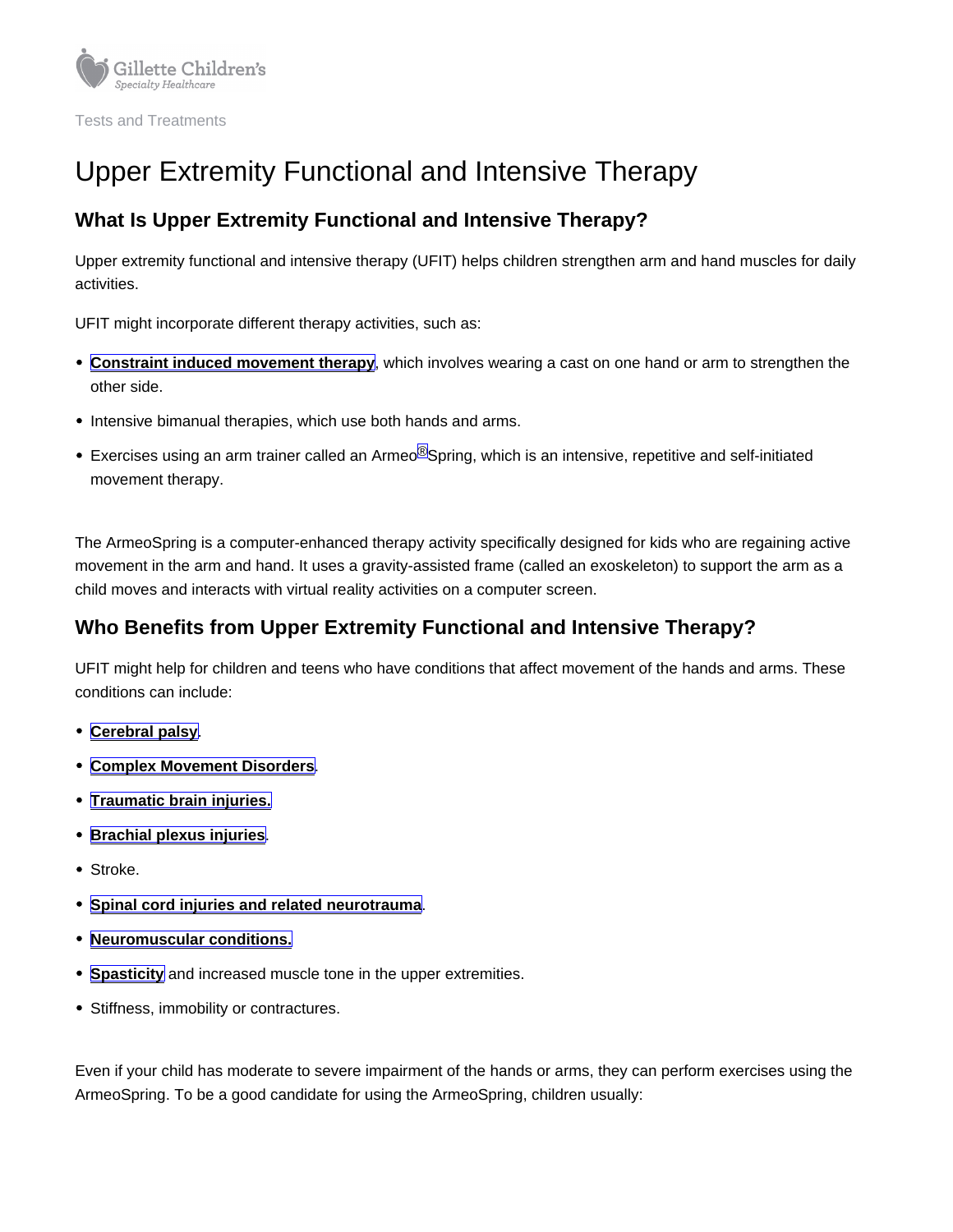- Are at least 5 years old.
- Can follow simple commands.
- Can signal or communicate pain, fear or discomfort.
- Can tolerate at least 20 minutes of therapy exercise.
- Have the visual skills to see a computer screen positioned 2 feet away.
- Understand cause and effect.

#### Preparing for Upper Extremity Functional and Intensive Therapy

Before your child begins UFIT, we schedule appointments with you to:

- Evaluate if ArmeoSpring might be a good option within your child's treatment plan.
- Fit your child for the ArmeoSpring.

To get ready for ArmeoSpring therapy appointments, your child should:

- Bring any upper extremity braces or splints they typically wear.
- Plan to arrive 15 minutes early so we can start therapy immediately at the beginning of your appointment.

#### What to Expect During Upper Extremity Functional and Intensive Therapy

At Gillette, UFIT therapy sessions are scheduled for 60 minutes. Most of the time, kids use the ArmeoSpring for exercising for 20 to 30 minutes, followed by other therapy activities.

Most children who use the ArmeoSpring as part of an [occupational therapy](https://www.gillettechildrens.org/conditions-care/occupational-therapy) program typically come to Gillette two to three times each week for sessions.

During UFIT therapy with the ArmeoSpring:

- A therapist adjusts the exoskeleton device to fit your child's arm and capabilities.
- Your child wears the exoskeleton, which embraces the arm from shoulder to hand.
- The ArmeoSpring detects and assesses your child's motor ability, coordination and performance.
- The ArmeoSpring counterbalances the weight of your child's arm, which enhances function and neuromuscular control so that your child can participate in active movement.
- A therapist tracks your child's progress and determines a plan for future exercises.
- The ArmeoSpring at Gillette features virtual reality games that can help entertain and motivate your child.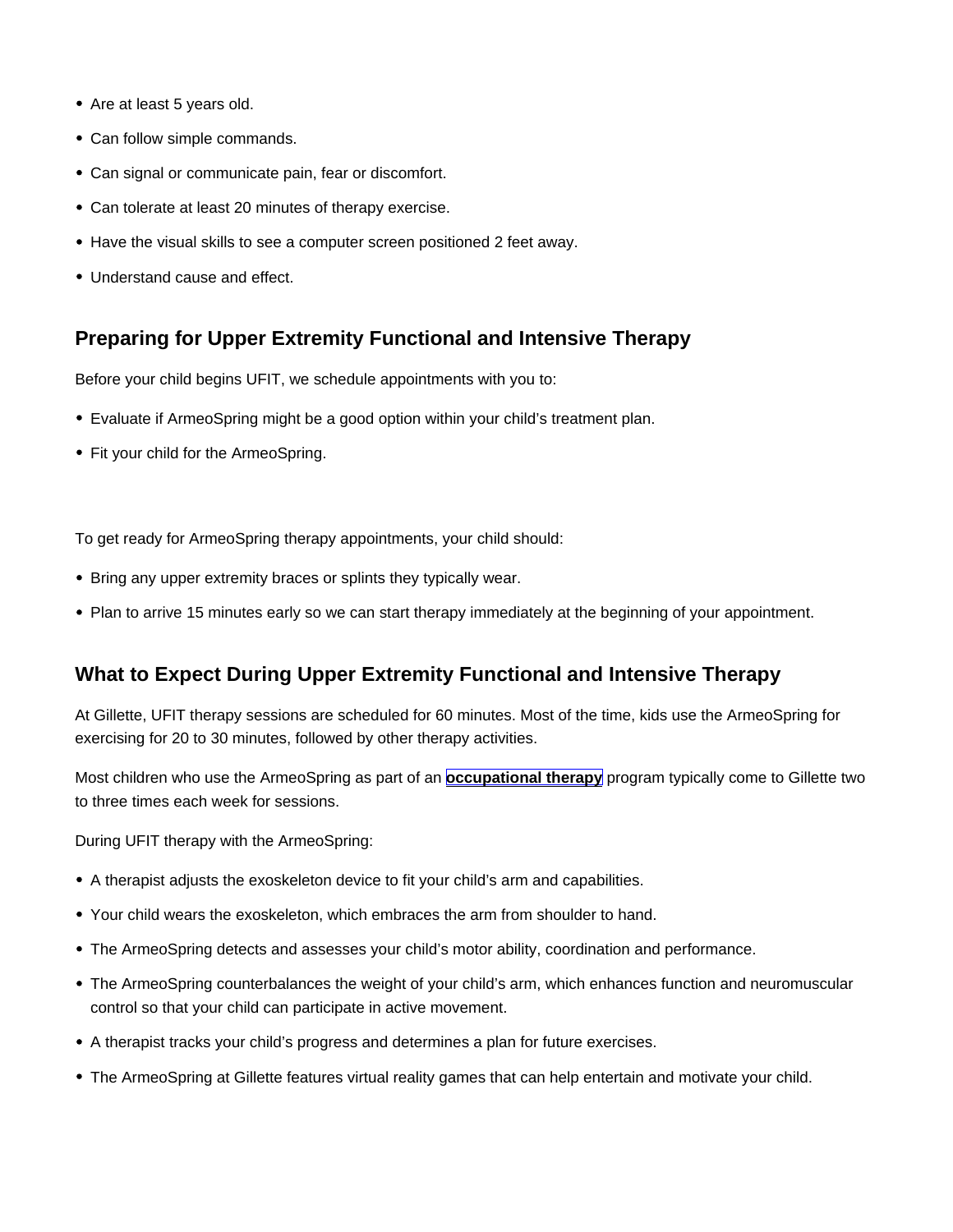The ArmeoSpring lets kids work on a variety of hand and arm motions, including:

- Grasp and release.
- Raising the arm out to the side (shoulder abduction).
- Raising the arm up (shoulder flexion).
- Turning the palm up and down (pronation and supination).
- Wrist flexion and extension.

Following sessions with the ArmeoSpring, your child should participate in any at-home activities suggested by an occupational therapist. After UFIT therapy is complete, we schedule a follow-up visit with your child.

#### Integrated Care

You can expect a coordinated approach to your child's overall wellness at Gillette. In addition to the hand specialists who facilitate UFIT, your child might work with other experts, including:

- [Music therapy](https://www.gillettechildrens.org/conditions-care/music-therapy) .
- [Neurology](https://www.gillettechildrens.org/conditions-care/neurology).
- [Orthopedics](https://www.gillettechildrens.org/conditions-care/orthopedics) .
- [Physical therapy](https://www.gillettechildrens.org/conditions-care/physical-therapy)
- [Rehabilitation medicine](https://www.gillettechildrens.org/conditions-care/rehabilitation-services/rehabilitation-medicine) .
- [Speech/ Language therapy](https://www.gillettechildrens.org/conditions-care/speech-and-language-therapy) .

We take care of determining which services your child needs and when—you don't have to worry about navigating treatment alone.

Additionally, your child works with specialists at Gillette who contribute to the latest in rehabilitation technology and [research](https://www.gillettechildrens.org/for-medical-professionals/research/research-emphasis-areas/upper-extremity-research) , and belong to one of the nation's top providers of pediatric [inpatient](https://www.gillettechildrens.org/conditions-care/comprehensive-inpatient-rehabilitation) and outpatient rehabilitation services.

#### Locations

The ArmeoSpring is available at our St. Paul location. Other UFIT options, such as constraint induced movement therapy, are available at all therapy sites. See all Gillette [hospital and clinic locations](https://www.gillettechildrens.org/locations-old)